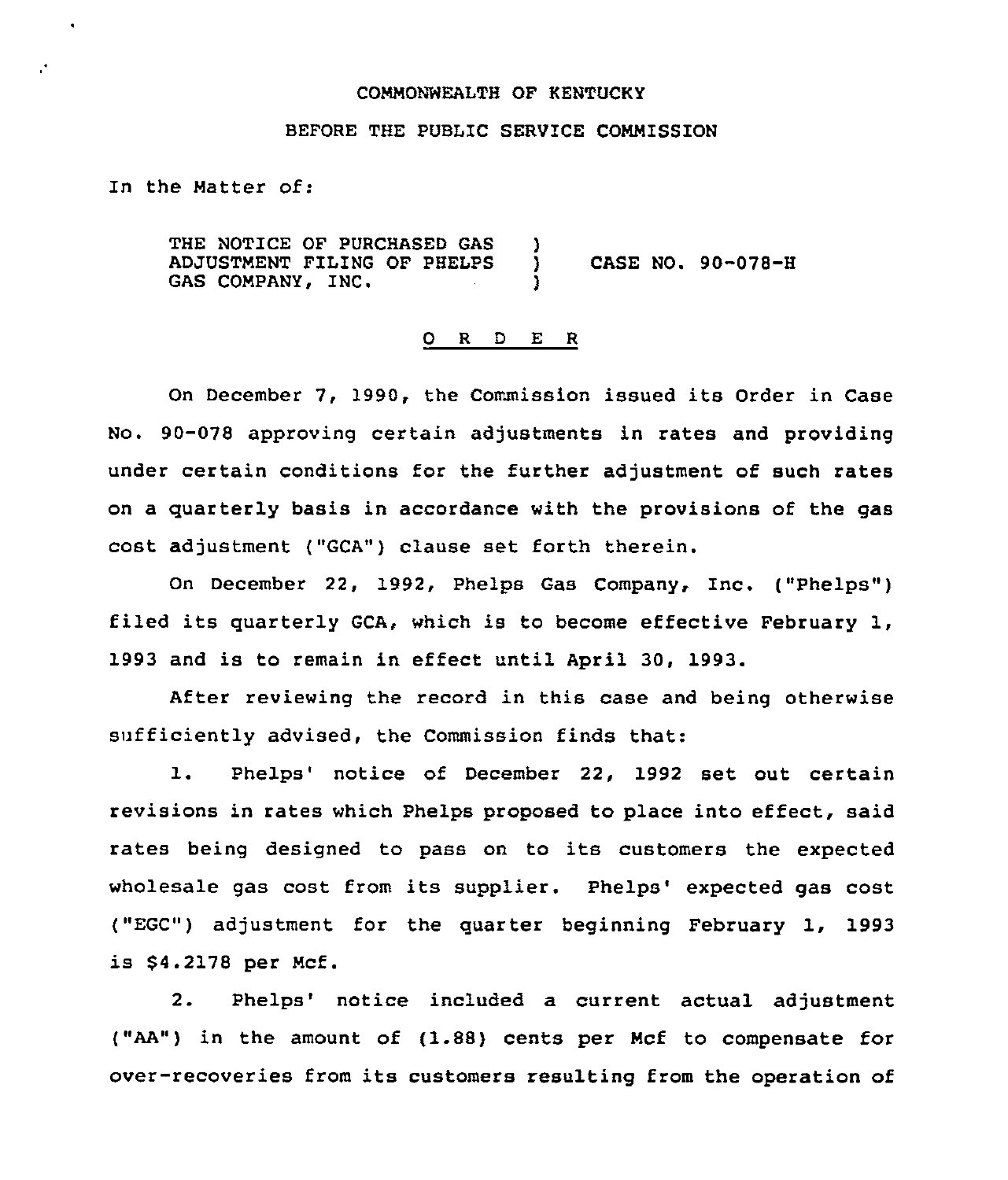its GCA during the months of August, September, and October 1992. Phelps' total AA in the amount of (4.68) cents per Mcf is calculated to return the current over-recovery, as well as over and under-recoveries from previous quarters.

3. Phelps' notice included a refund adjustment in the amount of 6.38 cents per Mcf, which is a refund factor from a previous quarter. There were no current quarter refund adjustments.

4. The combined effect of the above adjustments is Phelps' qas cost recovery rate ("GCR") in the amount of \$4.1072 per Mcf, an increase of 37.42 cents per Ncf from its last approved rates.

5. The rates set out in the Appendix to this Order, pursuant to the GCA provisions approved by the Commission in its Order in Case No. 90-078 dated December 7, 1990, are fair, just, and reasonable, in the public interest, and should be effective with gas supplied on and after February 1, 1993.

IT IS THEREFORE ORDERED that:

 $\ddot{\phantom{a}}$ 

1. The rates in the Appendix, attached hereto and incorporated herein, are fair, just, and reasonable, and are approved effective with gas supplied on and after February 1, 1993.

2. Within 30 days of the date of this Order, Phelps shall file with this Commission its revised tariffs setting out the rates authorized herein.

 $-2-$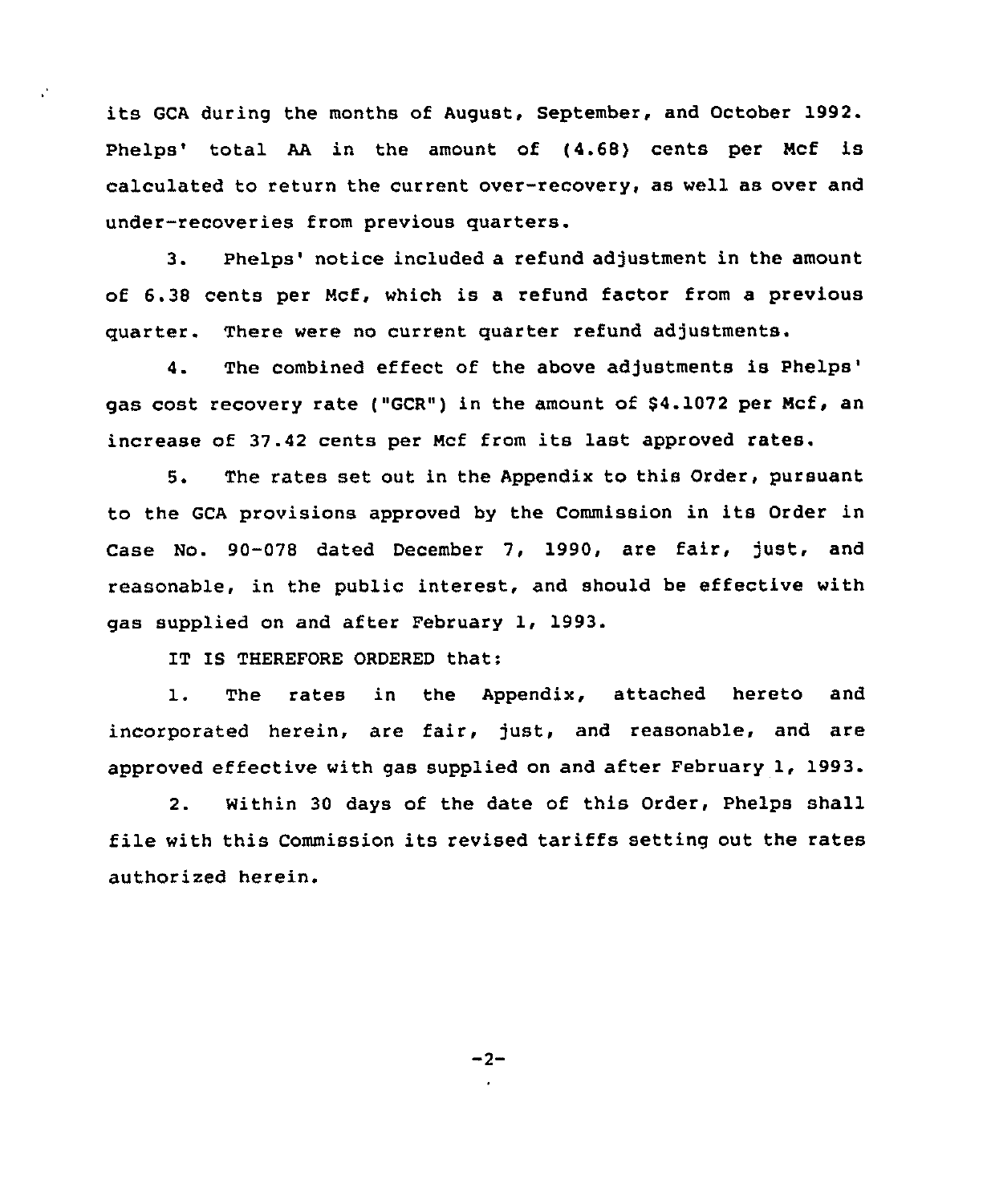Done at Frankfort, Kentucky, this 1st day of February, 1993.

PUBLIC SERVICE COMMISSION

Chairman W Dune Ĵ. CoInmissioner

ATTEST:

 $\bullet$ 

Executive Director